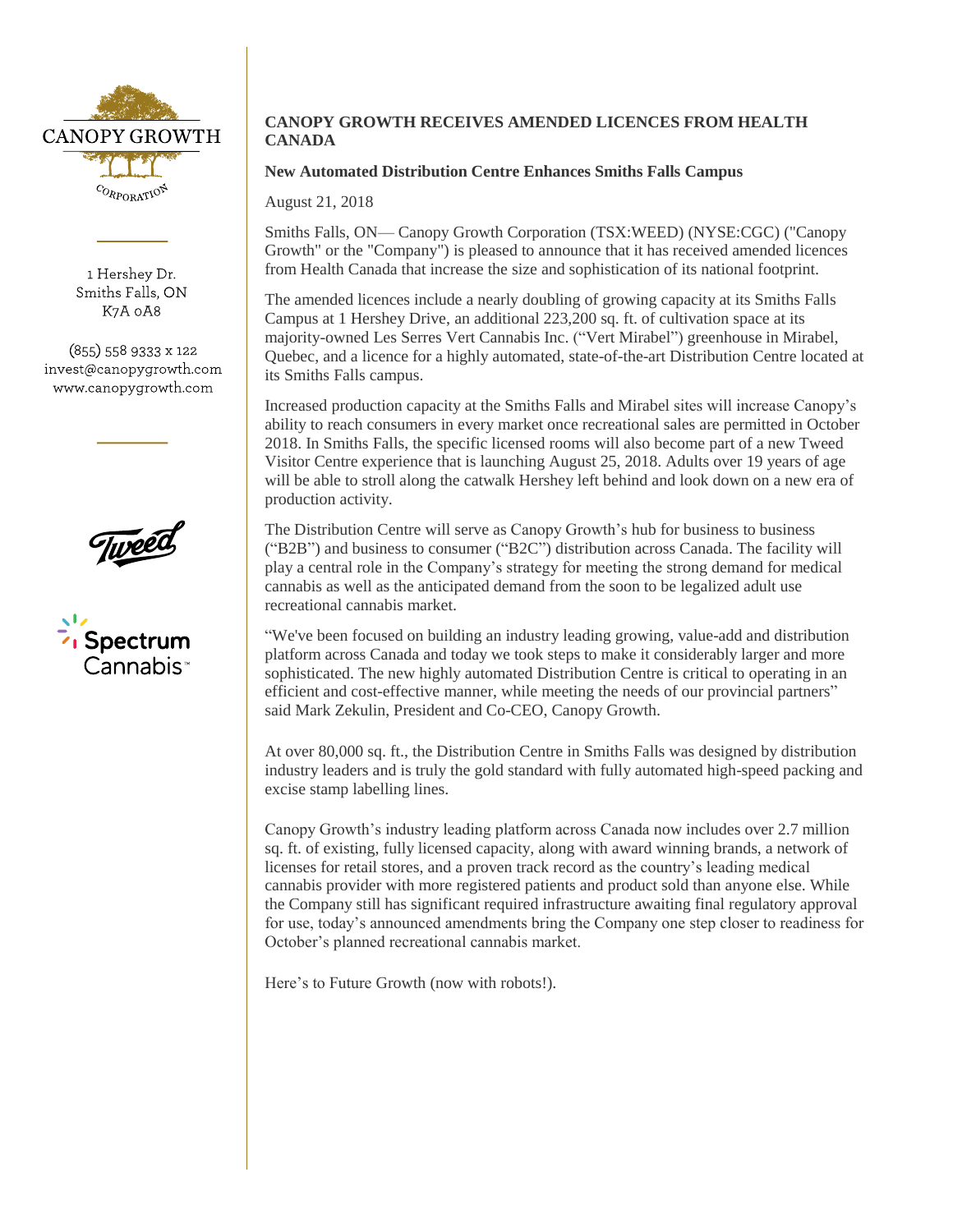Contact:

Media Relations Caitlin O'Hara [Caitlin.ohara@canopygrowth.com](mailto:Caitlin.ohara@canopygrowth.com) 613-291-3239

Investor Relations Tyler Burns [Tyler.burns@canopygrowth.com](mailto:Tyler.burns@canopygrowth.com) 855-558-9333 ex 122

Director: Bruce Linton [tmx@canopygrowth.com](mailto:tmx@canopygrowth.com)